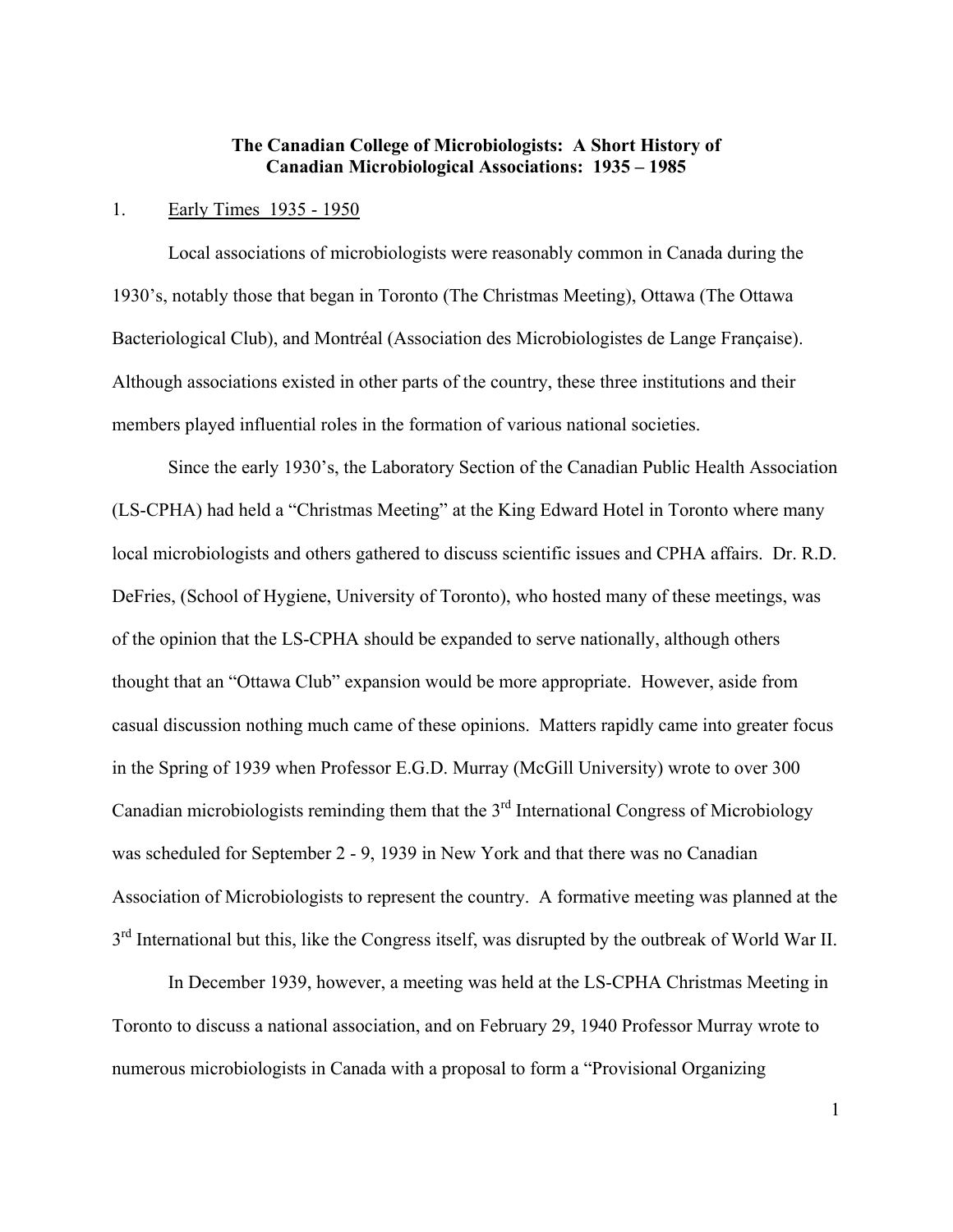Committee." According to R.G.E. (Bob) Murray, Professor Murray's son, the proposal was not received with "great enthusiasm" (cited from a history prepared by N.E. Gibbons and R.G.E. Murray, "La Société Canadienne des Microbiologistes, Its Beginnings and Some Highlights of the First Decades;" a CSM document in the Canadian College Archives prepared by the authors for the CSM Meeting at Dalhousie University, June 1976).

The "sympathy but no great enthusiasm" for the formation of a "Canadian Association of Microbiologists" was, like the disruption of the  $3<sup>rd</sup>$  Congress, probably a result of the advent of war and nothing further was undertaken until hostilities ceased.

On December 12, 1946, Dr. A.G. Ledingham called a meeting at the National Research Council (NRC) in Ottawa to discuss the formation of a Canadian Microbiological Society. The fact that the  $4<sup>th</sup>$  International Congress in Copenhagen passed in 1947 without a representative Canadian body being formed, speaks volumes for the degree of interest.

Nothing of substance happened during an intervening two years except as Gibbons and Murray state, "a few seeds showed some signs of sprouting." In December 1949, Dr. Bob Murray discussed a Canadian Society with a few members at the LS-CPHA "Christmas Meeting" and followed this with a meeting with Dr. Norm Gibbons at NRC. They decided that rather than another letter campaign, which several times had failed to attract much support in the past, they would organize a national scientific meeting. This proved to be a germinal decision.

# 2. Founding of "The Canadian Society of Microbiologists" 1950-1958

At the LS-CPHA meeting in December 1950 in Ottawa (Christmas was now celebrated by the LS-CPHA occasionally in Ottawa and Montreal, as well as Toronto), Murray and Gibbons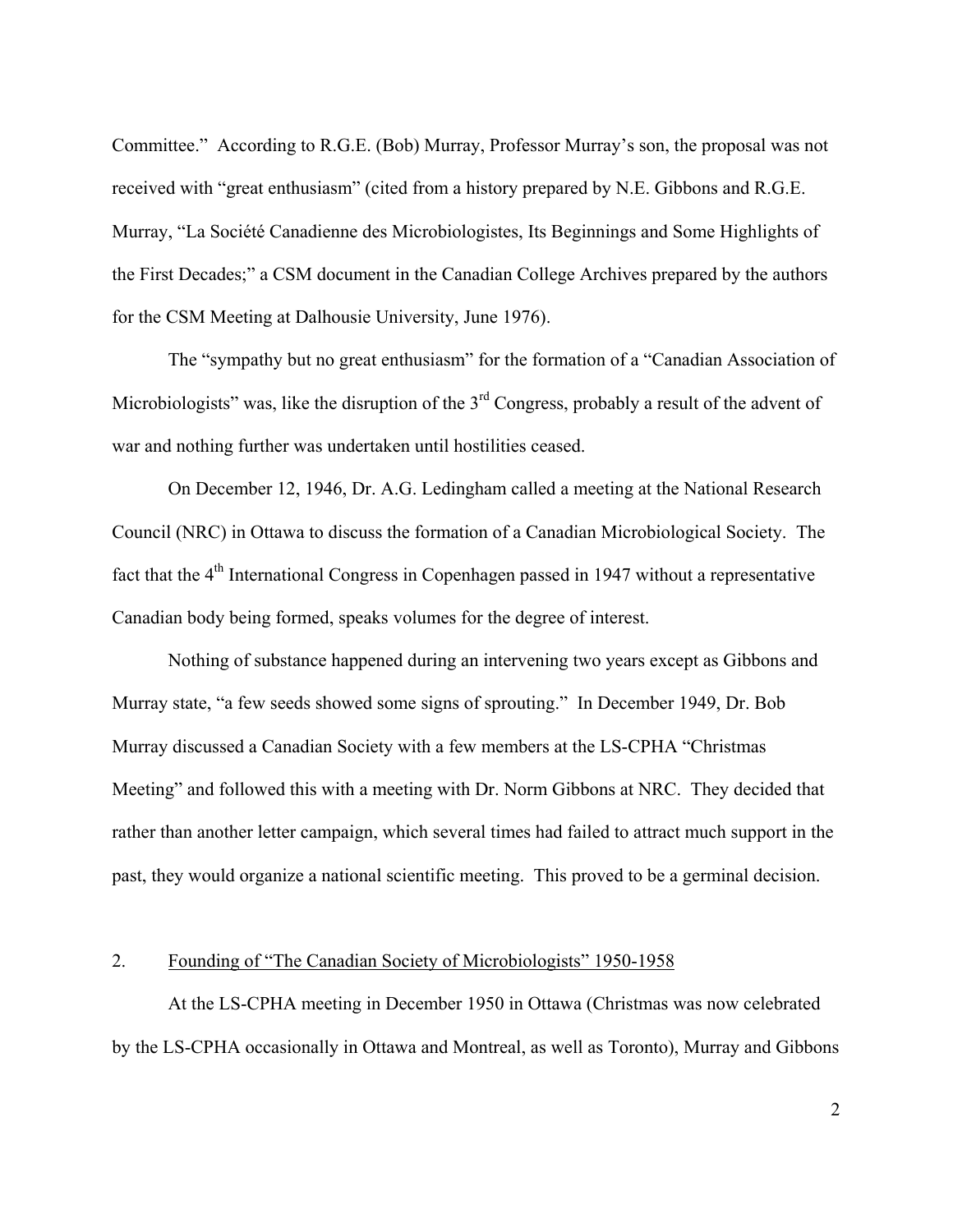hosted a gathering of enthusiast to plan a scientific meeting. They met at the Chateau Laurier on December 17<sup>th</sup> and those present include Ted Bynoe, Ira Conners, Norm Gibbons, Al Jackson, D.J. MacKenzie and Bob Murray. They decided on a two-day scientific meeting with several sessions and a single business/organizational session on each day. It would be held June 7-8 in Ottawa. The business sessions would be called upon to decide on the officers of a "Canadian Association of Microbiologists," its committee structure and its name.

Their decision to hold such a meeting became the source of intense discussion at the LS-CPHA Business Meeting and, in spite of many negative misgivings voiced from the floor, and opposition by the LS-CPHA Executive Council, the enthusiasts, undeterred, prepared to go ahead.

Funds for the postage of over 900 invitations were provided by NRC and the Faculty of Medicine (Dean J.B. Collip), University of Western Ontario, and Bob Murray aided by C.F. Robinow, C.L. Hanny, and A.R. Walker proceeded to organize the Scientific program. Norm Gibbons arranged with the University of Ottawa for meeting rooms and the Lord Elgin Hotel for lodgings. Costs were modest by today's standards; registration was \$1.00, rooms at the Lord Elgin were \$5 - 6 and a conference banquet, the conventional turkey dinner, was offered at \$2.00. One hundred and seventy five people attended and later 75 of these delegates, plus 106 others who did not attend, paid \$2.00 to join the new association.

The Organizational Meetings were held at the Academic Hall and Normal School on Wilbrod Street, Ottawa, June 7 - 8, 1951. At the meeting in the Academic Hall on June  $7<sup>th</sup>$ , chaired by Bob Murray with Norm Gibbons as Secretary, the motion moved by Ted Bynoe, seconded by C.E. vanRooyen, that "a Society be formed to organize the Association of Canadian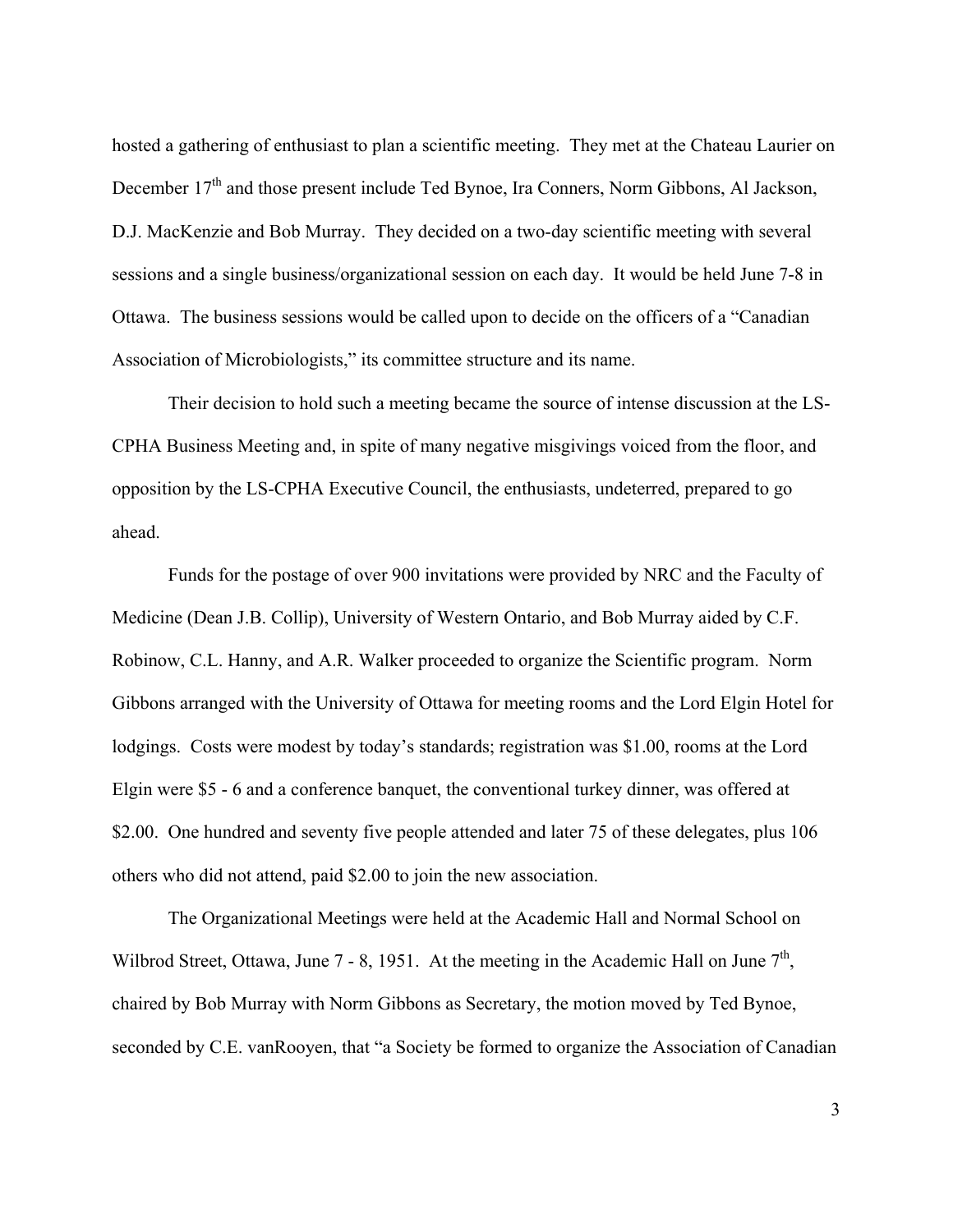Microbiologists" was passed unanimously. A working party was named to decide on the details to be reported to delegates the next day.

On June 8, 1951 the meeting reconvened at the Normal School and moved by Ted Bynoe and seconded by C.A. Mitchell, a new national association was formed named, "The Canadian Society of Microbiologists – La Société Canadienne des Microbiologistes." The working party proposed an Executive composed of Dr. R.G.E. Murray, President, and Vice-Presidents, Drs. M. Pannisset and A.G. Lochhead, with Dr. N.E. Gibbons as Secretary-Treasurer. Twelve council members and by 1954 it had grown to 380 members and was incorporated on October 21, 1958.

Fears by the LS-CPHA Executive Council and others that the new society would eclipse the LS-CPHA and result in its demise, proved groundless. The LS-CPHA has evolved from strength to strength over the decades and is now the Canadian Association for Clinical Microbiology and Infectious Diseases (CACMID), a storng clinical microbiology society. The CSM, on the other hand, also evolved to serve multiple microbiological disciplines and in its turn spawned a College with birth pangs not dissimilar to those experienced by the LS-CPHA and the CSM.

### 3. The Founding of the Canadian College of Microbiologists 1974-1979

Dr. J.J.R. "Jack" Campbell (UBC) was President of Canadian Society of Microbiologists in 1974-75, and at the June 1974 meeting at Macdonald College, the CSM Committee on Science Policy, chaired by Dr. Andrew Rhodes (Toronto), concerned about the registration and certification of professional microbiologists, established a Committee on Registration of Professional Microbiologists. Dr. Andrew Rhodes and Dr. Campbell recruited Dr. K.R. Rozee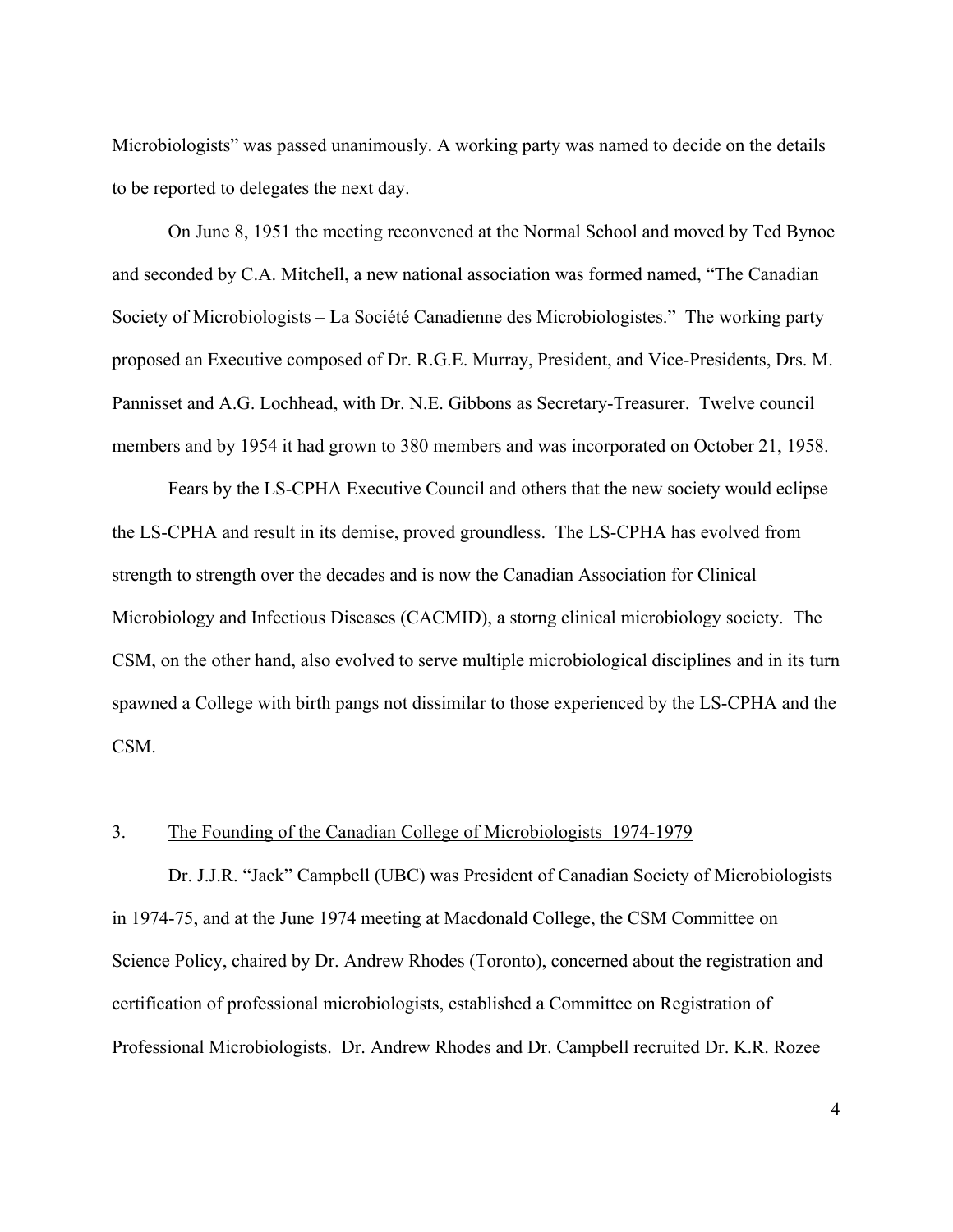(Dalhousie) to chair this committee and in several meetings they discuss the committee membership and its goals. The Founding Committee which grew from these meetings was comprised of Dr. Ken Rozee (Chairman), Dr. Jack Campbell (CSM ex-officio), Dr. Andrew Rhodes (CSM ex-officio), Mr. Robert Boulanger (Societe de Microbiologistes de Quebec), Dr. Max Chernesky (McMaster), Mr. Paul Latour (Guelph), Mrs. Harriet Smith (CSLT), Dr. Claude Vezina (Ayerst) and Miss Audrey Zbitnew (Saskatchewan). It was chosen to be broadly representative of various microbiology disciplines. The Founding Committee agreed to work together in the intervening months to construct a College and to make a realistic proposal to the CSM at the next CSM/LS-CPHA meeting in Ottawa on November 28, 1974.

At that time, a plenary session was held at 8:00 pm to consider two topics:

1) "Proposed Registry of Canadian Microbiologists," Dr. K.R. Rozee

2) "International Organization of Microbiology," Dr. N.E. Gibbons

(Source: Letter of Dr. A.J. Rhodes to Dr. K.R. Rozee dated September 23, 1974: CCM Archives).

From June until October 1974, the committee had corresponded and interacted extensively by mail and phone and by late September had devised a working document and was ready for presentation at this meeting (CCM Archives Document "CSM Committee on the Professionalization" – 1974-75).

The Founding Committee decided to meet the day prior to the plenary session on November  $27<sup>th</sup>$  in Dr. Rozee's room at the Chateau Laurier as all the other hotel meeting rooms were in use, to approve a final draft of the proposal. To quote Dr. A.J. Rhodes, "To reiterate what we said on the phone, I would shoot for forcing a decision out of the CSM (at this meeting)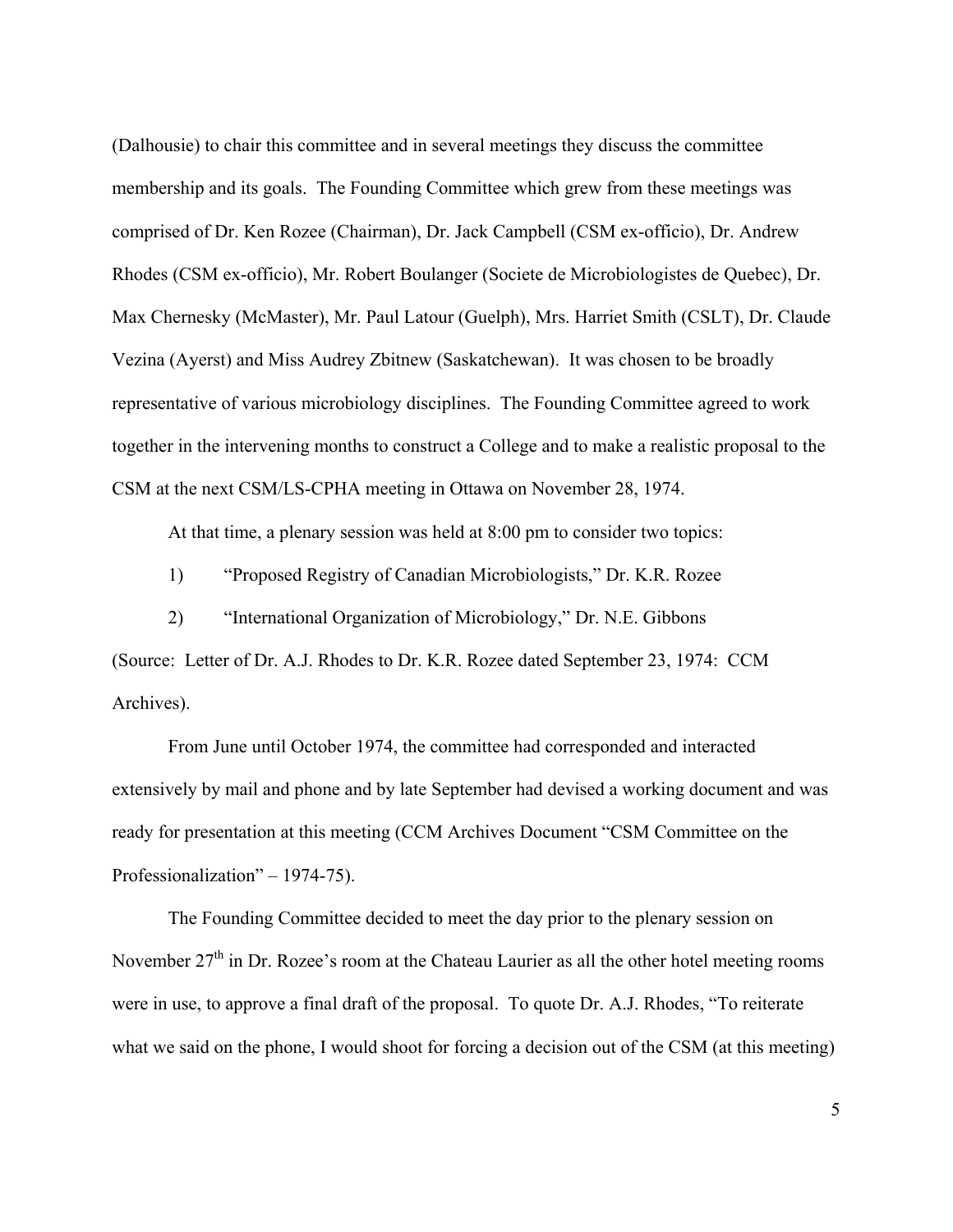whether or not it will sponsor the Registry of Microbiologists with the understanding that this be all types of microbiologists from mining, to industry, to soils, to food, to teeth, to animals, to man!" (Letter, September 23, 1974: CCM Archives).

The proposal that went before the plenary session the evening of November 28, 1974 was very detailed. It outlined the structure of the proposed College and its Executive Board, the appointment of a Registrar and the programs the College would undertake. Its first responsibility as a College was to certify and register Professional Microbiologists in Canada. The proposal met with lukewarm, not entirely enthusiastic approval, the major criticisms being cost and authority.

The Founding Committee, not deterred by the initial tepid response and determined to stimulate the CCM to action, made the following recommendation to the Annual Meeting of the CSM in Winnipeg June 24 – 27, 1975. It was moved by K.R. Rozee, and seconded by A.J. Rhodes, "The membership of the CCM directs their Executive Council to proceed with the creation of a Canadian College of Microbiology and to appoint its Governors and Executive Committee (and) to organize the evaluated certification and registration of microbiologists in Canada". This was approved by a unanimous vote of the assembly. This was subsequently criticized by many influential members of the CCM because of the small number of attendees at the Annual Meeting which interestingly saw few of these influential members.

The next hurdle to face the Founding Committee was to name the first appointed Executive Committee of the newly created College whose job it would be to build on the substantial beginnings provided by the CSM Committee on Registration and the Founding Committee, and most importantly, to obtain interim funding from a reluctant CSM Executive.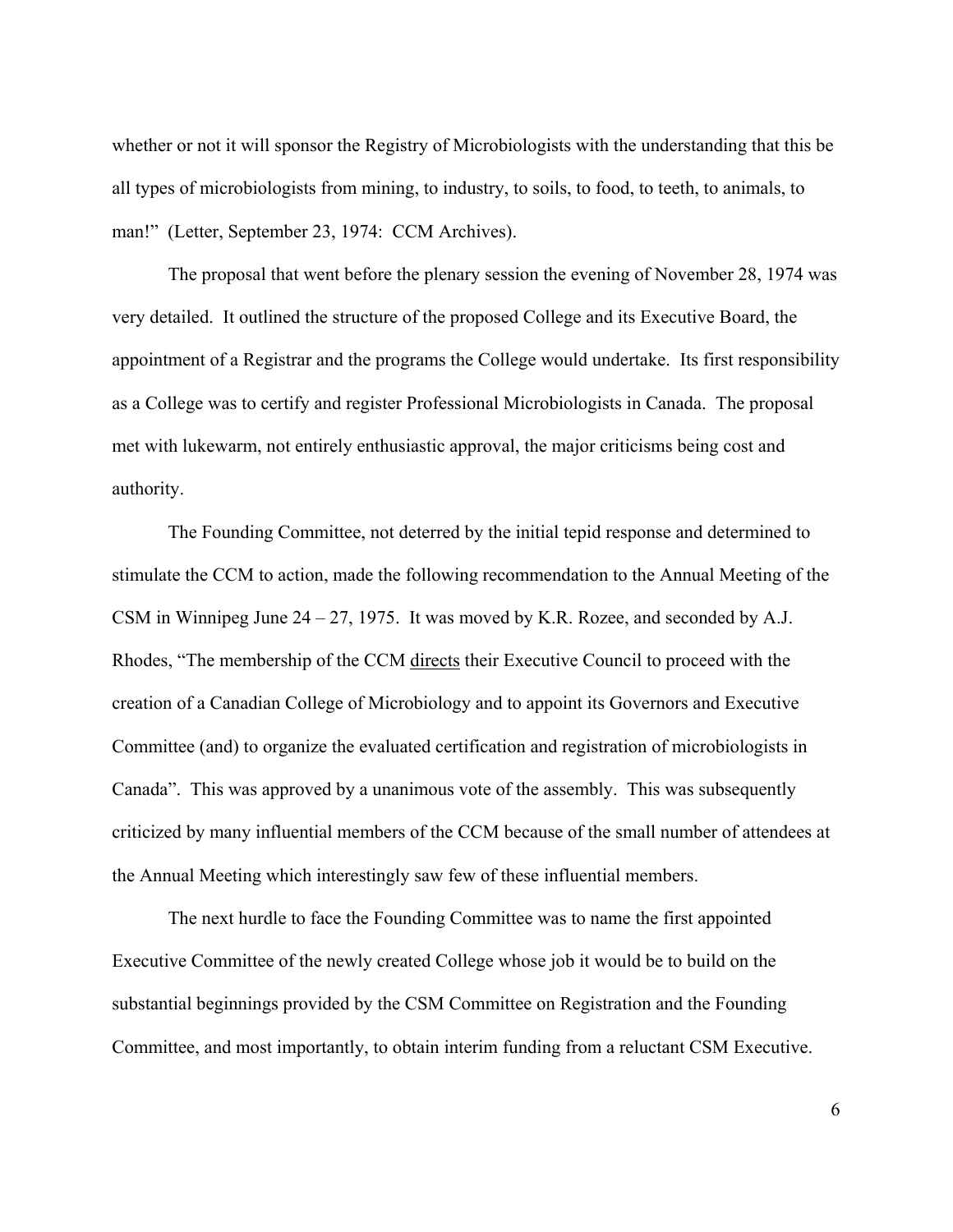At the suggestion of Jack Campbell, Ken Rozee and Andy Rhodes approached Howard McCurdy, at the Winnipeg Meeting of the CSM. After considerable persuasion, he agreed to chair an appointed Executive Committee for the purpose of founding a College.

The 25<sup>th</sup> Annual Meeting of the Canadian Society of Microbiologists was held at Dalhousie University, Halifax on June 14 – 18, 1976. Dr. Howard McCurdy, now formally appointed by the CCM Committee on Professional Registration as Chairman of the Interim Executive of the Canadian College of Microbiologists, represented the College on the CSM Executive and at Annual General Meeting. He proposed a budget of \$18,500 per year with the necessary funds to be provided by the CSM by either borrowing, liquidation of some CSM assets or by an increase of fees. There was considerable consternation at the amount of money proposed but the assembly passed a resolution (motion F. Simpson/A.C. Blackwood) to undertake a poll of the whole membership considering the small number of members at the 1975 Annual meeting who passed the original Winnipeg Directive. This poll was to determine: (a) whether members were prepared to join a College and; (b) the degree of support for the provision of the interim financing being asked of the CSM Executive.

This particular poll never was conducted. Shortly after the 1976 Halifax meeting, Dr. Raoul Korngold of Algonquin College, Ottawa, with the support of his institution, volunteered to undertake the organization of the first Registrar's Office (the most expensive item in the proposed budget) on an interim basis at no costs to the CSM. A subsequent decision in late June and early July 1976 to accept Dr. Korngold's offer by Dr. R.A. MacLeod, then president of the CSM and Dr. McCurdy, reduced the initial start-up cost to \$4,000. This was proposed b Dr. McCurdy to Dr. MacLeod in correspondence dated October 21, 1976 (letter CCM Archive).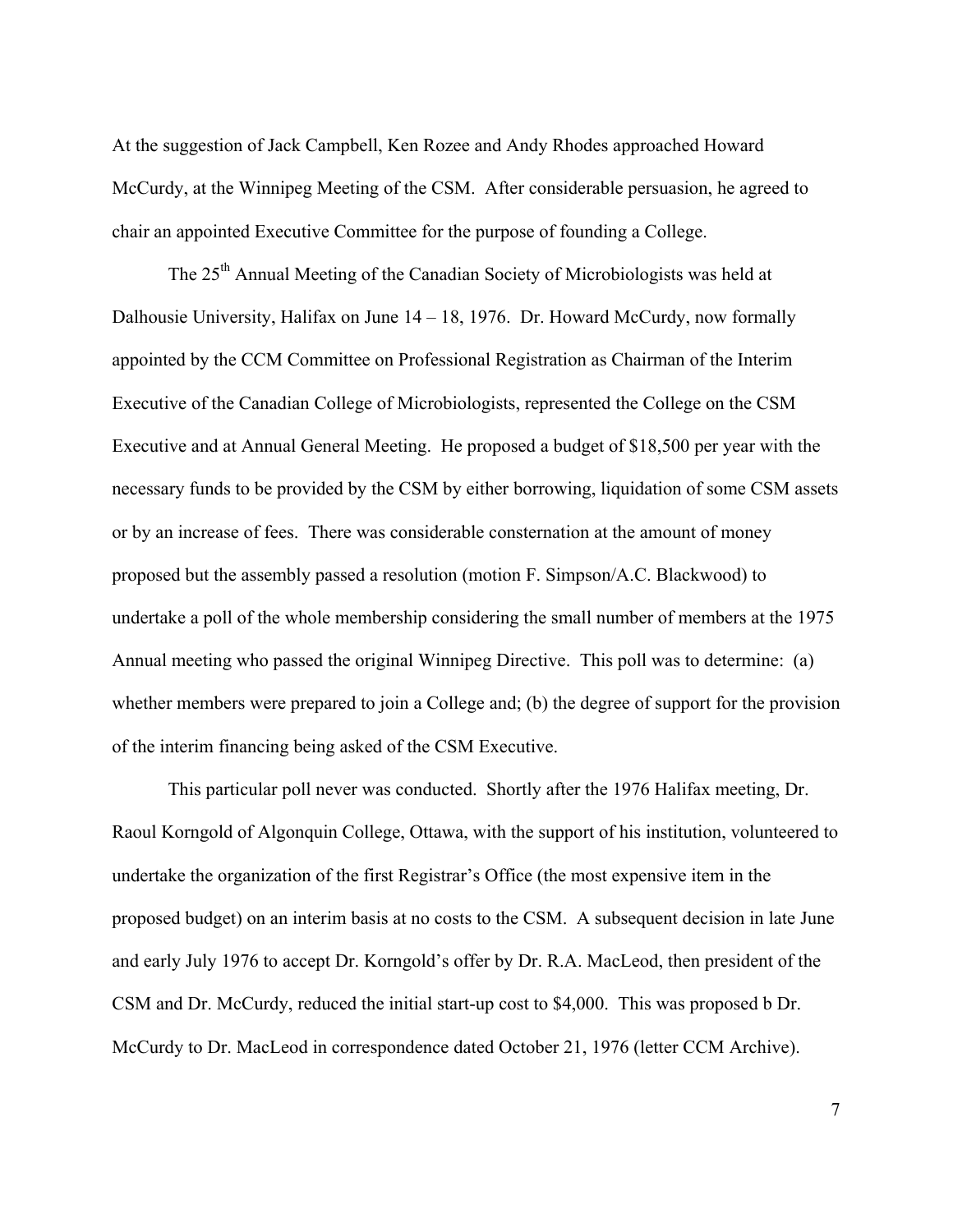In a short period of time, much planning was accomplished as described in a letter to Dr. MacLeod by Dr. McCurdy. A Federal Charter was to be sought, the other Canadian partners in the CCM National Registry of Microbiologists were identified, the qualifications of those to be certified were identified, a Grandfather clause for membership without examination was instituted and the start of reciprocity discussions with the American Society were discussed and approved.

Dr. MacLeod replied (October 26, 1976: Letter of CCM Archives) that he would recommend to the CSM Executive Council that the \$4000 be supplied and that the poll be delayed until the appointed Executive Committee of the College under Dr. McCurdy could undertake their work as outlined above. He wrote that the Executive of the CSM would expect a report on these activities at the next meeting of the CSM in June 1977 in Calgary.

It was not until December  $10 - 11$ , 1976 that the appointed Executive Committee met, hosted by the Canadian Society of Laboratory Technologists (CSLT) in their Hamilton offices. The membership included:

Dr. H.D. McCurdy, (Windsor) Chairman Dr. H. Pivnick (Ottawa) Ms. H. Tellier (Association de Microbiologistes de Quebec) Ms. A. Zbitnew (Saskatchewan) Dr. R. Cunningham (Guelph) Mr. T. Jones (CSLT) Mr. P. Latour (Guelph) Dr. J. Whitby (London) Mr. A. Shearer (CSLT) Dr. R. Korngold, Algonquin College, Acting Registrar

The Committee very quickly disposed of the directive by the CSM that a poll be held to ascertain the degree of membership interest. A motion that one be held was defeated and replaced by the following motion (J.L. Whitby/D. Cunnigham, December  $10 - 11$ , 1976 Minutes of the CCM Executive Committee),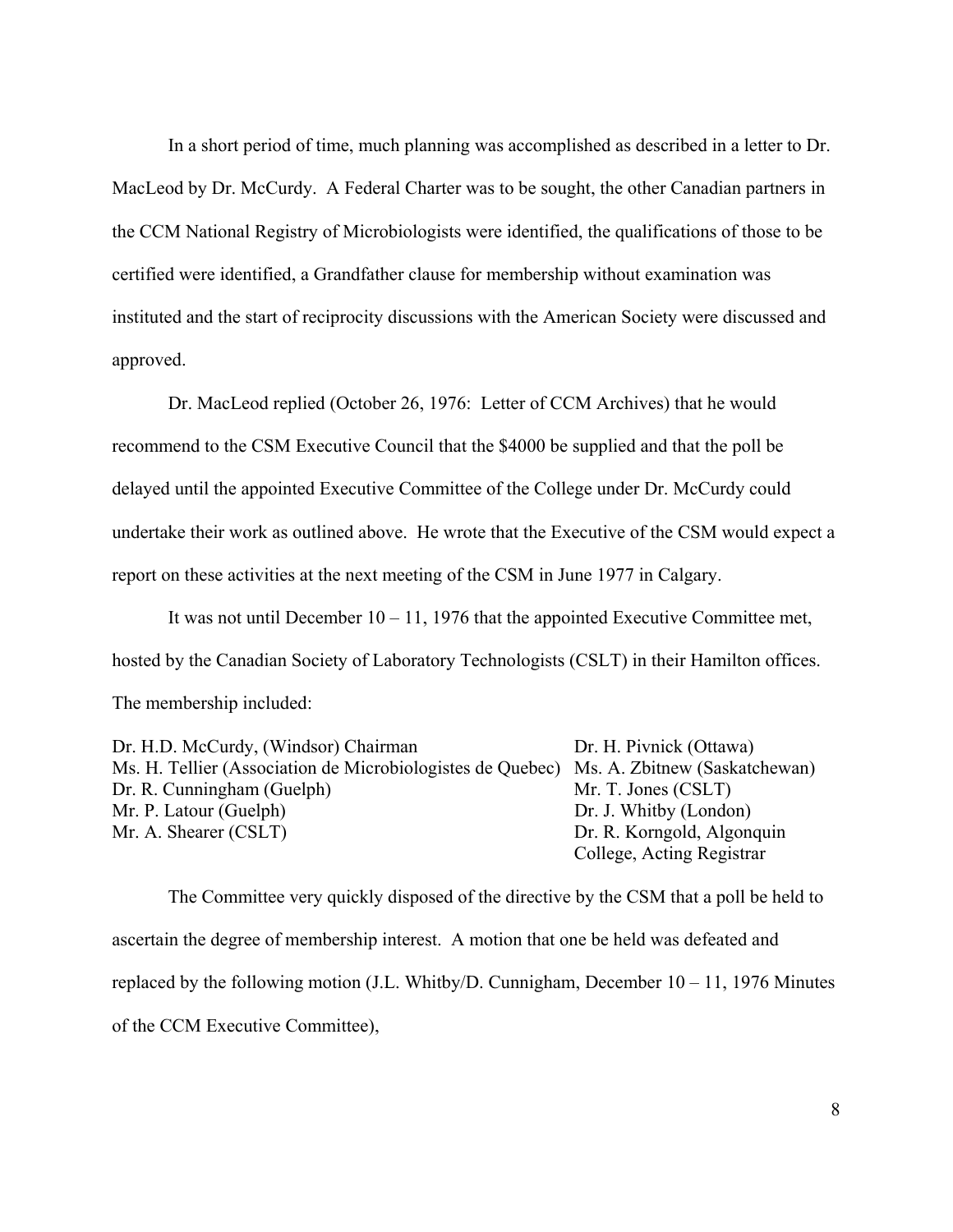"The Executive Committee commits itself to initiate a program of soliciting registrants by qualification, examination or grandfather clause as soon as possible and that the response to this initiative, will continue the measure of probable success of the Canadian College of Microbiologists."

The Committee then confirmed Dr. Korngold as Temporary Registrar; began discussions with representatives of both the Association des Microbiologistes de Québec and the Canadian Society of Laboratory Technologists; directed the Temporary Registrar to proceed with obtaining a Federal Charter; established two levels of certification, basic and advanced (the American Society system); defined the requirements for both basic and advanced certification; established a grandfather clause for admittance without certification of qualified microbiologists until December 31, 1978; established examination committees representing various sub-disciplines and set examination fees of \$50 and annual dues of \$30 for admission to the College. With these decisions, the appointed Executive Committee effectively established the College.

At the June 1977 meeting of the CSM in Calgary, Dr. McCurdy presented the report of the College to the CSM Annual Meeting (Minutes of CSM Executive and Council June 20, 1977, Calgary, Appendix 5 and 6: CCM Archives). As a result of publicity carried out by the CCM Executive, the College was assured of about 100–150 initial members as gauged by the response in supportive letters and phone calls. This report was met with general approval and the CCM funds (\$4000) promised by Dr. MacLeod were released to the College. The CCM ship was launched.

During the formative year 1978 considerable controversy developed in the Canadian microbiological community concerning the policies and intentions of the College. At issue were several concerns that sparked vigorous debate in the absence of clarifying information. Perhaps, not unexpectedly, the most contentious centered around who could be considered a professional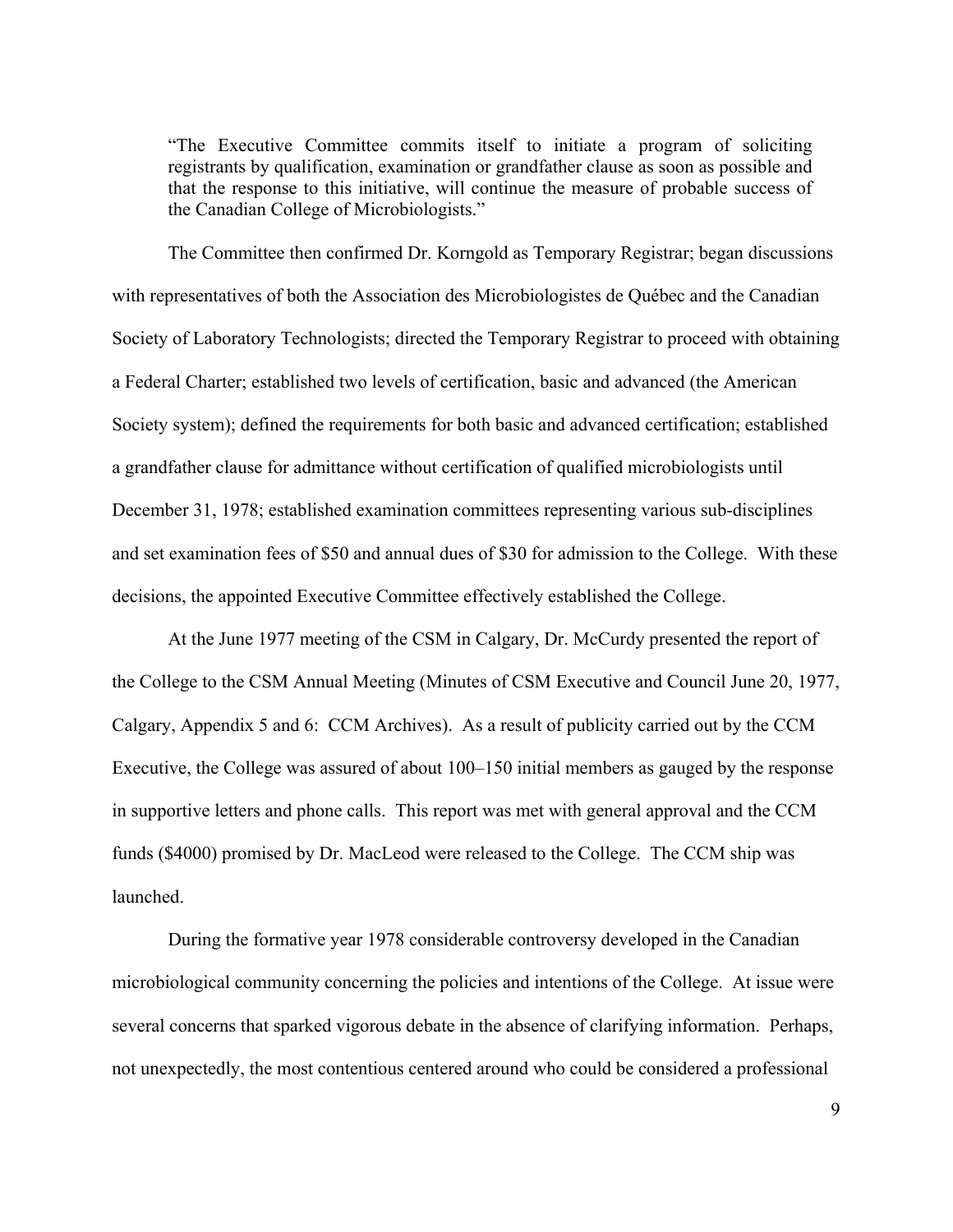microbiologist for purposes of College Certification given the various levels of education and different fields of employment of prospective applicants. Initial attempts by the College during the year to explain and define this multifactorial issue were met with substantial misunderstanding and resistance. This was not helped by the fact that several prominent microbiologists, including Dr. Norm Gibbons, a founding member of the CSM, had their eligibility to join the CCM tactlessly questioned. However, the Executive of the College persevered, obtained Federal Incorporation in May 1978, and developed entrance and examination standards and registration policies. These culminated in July 1979 in a call to the microbiological community in industry, agriculture and University Departments for applicants for admission by examination and experience. By August, explanatory brochures were in the hands of all interested parties, and the first certification examinations were written by applicants on the 4<sup>th</sup> and 5<sup>th</sup> of October 1979 in rooms provided by Microbiology Departments across the country. In addition, recruitment of those admitted as experienced microbiologists under the "Grandfather Clause" proceeded apace. By the time of the First annual Meeting of the College during the Conjoint Meeting on Infectious Disease at the Queen Elizabeth Hotel, Montreal on November 30, 1979, there were over 250 members accredited.

The appointed Executive Committee met for the last time on October 27, 1979 in Toronto to arrange for College business at this First Annual Meeting and the most important order of business was the first elected slate of officers for the Executive Committee.

The First Annual Meeting of the College was notable in many respects. The Executive Committee appointed by the CSM Founding Committee had finished their mandate and resigned.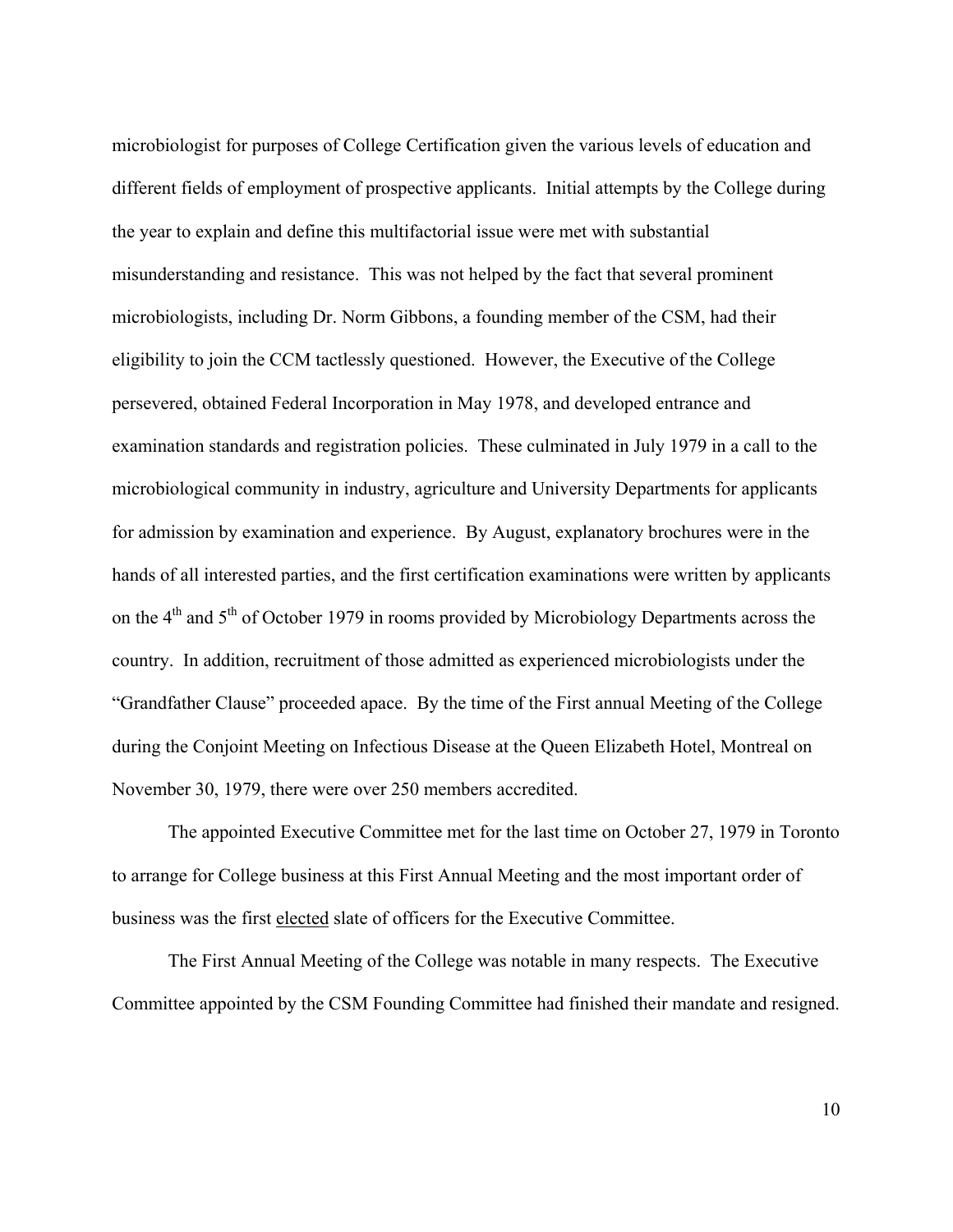They were replaced by an Executive Committee elected by the College membership. Elected by acclamation were the slate proposed by the retiring Executive:

M. Beaulieu, Ottawa R.S. Martin, Halifax K.D. Gupta, Toronto U. Purvis, Toronto N.M. Joshi, Toronto G.D. Riedel, Toronto R. Korngold, Ottawa T.J. Trust, Victoria M.S. Mahdy, Toronto

J.D. Cunningham, Guelph R.G. Marusyk, Edmonton P. Entis, Toronto H.D. McCurdy, Windsor

The new Executive Committee was charged with electing its own Chairman and conducting the business of the College until the next Annual Meeting. The assembled members also instructed the incoming Executive by motion and resolution to extend the "grandfather clause" to 31 May 1980, to continue to hold admission examinations and to appoint a permanent, paid Registrar. A budget was approved and the Executive was directed to continue reciprocity discussion with the American Society. As can be imagined, the plate of this new Executive Committee was made full indeed!

# 4. The College 1980 – 1985

The first elected Executive Committee met in Ottawa, 11 April 1980, with a large agenda, the most important item of which was the election of officers. Dr. McCurdy had resigned on 7 March 1980 (Letter to Dr. R. Korngold: CCM Archives) and the choice of a new chairman was attended with some degree of tension. Two nominees, D. Cunningham and M. Mahdy declined citing pressure of work, and the Executive was at an impasse until the duties of the Chairman were thoroughly discussed and defined. Finally on a motion by Dr. R. Korngold, seconded by Dr. T. Trust, Dr. Ray Marusyk was nominated and elected. Dr. Korngold was asked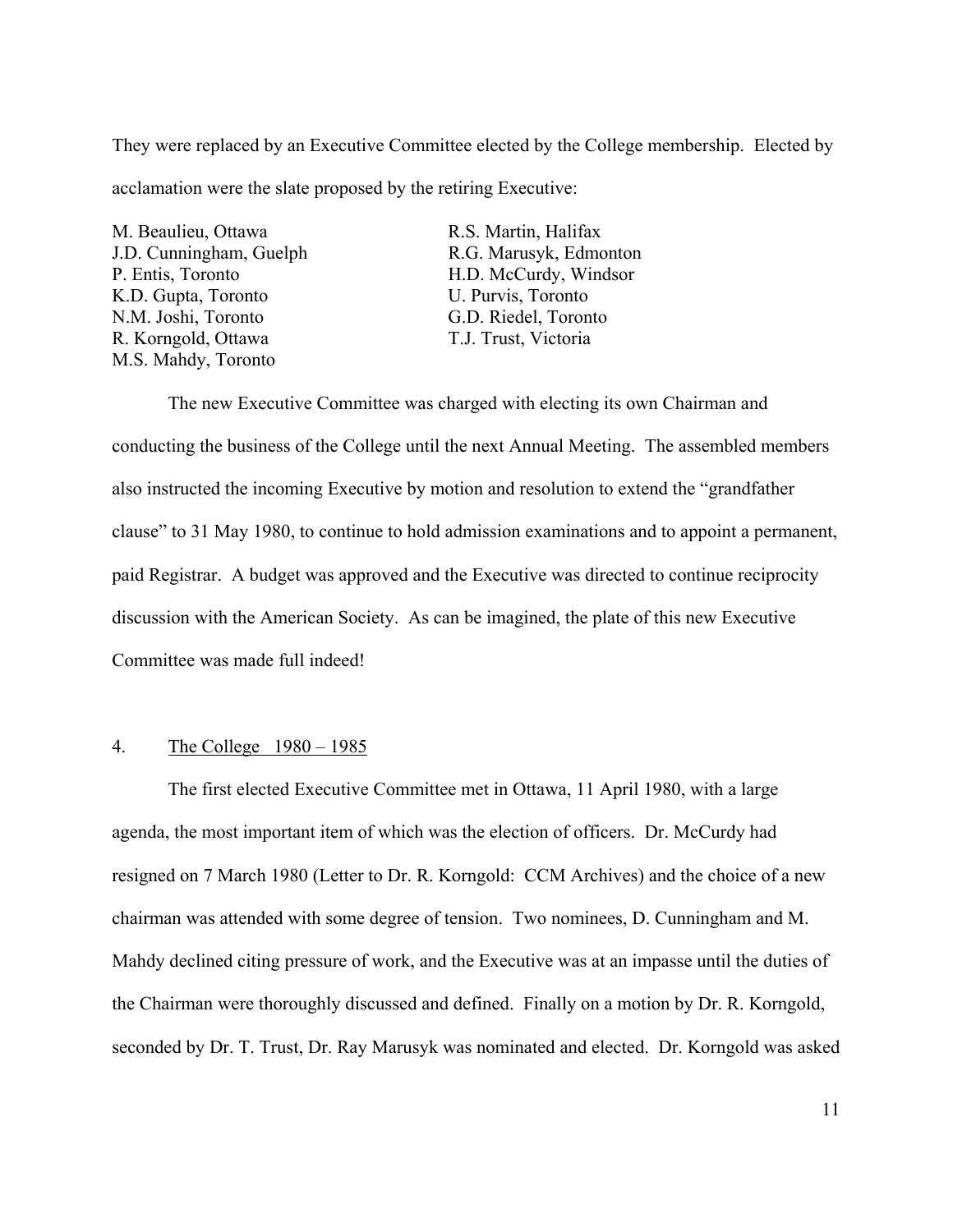to remain as Temporary Registrar until the Executive Council and Annual General Meeting met in June at the upcoming CSM meeting. In the interim, the new Chairman was charged with recruiting a permanent, paid Registrar. The Executive, having settled those housekeeping details, proceeded to appoint Chairmen for the Examination and Credential Committee, prepared their first budget, established a By-Laws Committee and established the agenda for the June meeting. At that time, they proposed to debate a Code of Ethics, Laboratory Practices, Continuing Education and Manpower Placement; each topic was placed in the care of an Executive Committee member to develop.

By the time of the CSM Annual Meeting at the University of Guelph, more problems demanded their attention. During the previous year many Members of the College became concerned about high fees, (then set at \$100 per year), the deteriorating relationship with the parent CSM, poor membership communication, examination policies and lack of an educational or workshop agenda. Many outspoken letters attest to the dissatisfaction of some members (Letters: CCM Archives). All of these issues intruded themselves into the agenda of the second Executive meeting. Dr. Marusyk, as Chairman of the CCM Executive Committee, attended the CSM Council meeting, the Science Policy meeting and the Conferences and Workshops meeting, and at all of these he attempted to build bridges of understanding and insisted that the CCM was not a CSM rival, but wanted to do undertake legitimate College work in cooperation with their CSM parent. There was at the time a general agreement on the most contentious issues but, as time would prove, the organization slowly drifted apart and the College found a more congenial bedfellow in CACMID (LS-CPHA), the grandparent.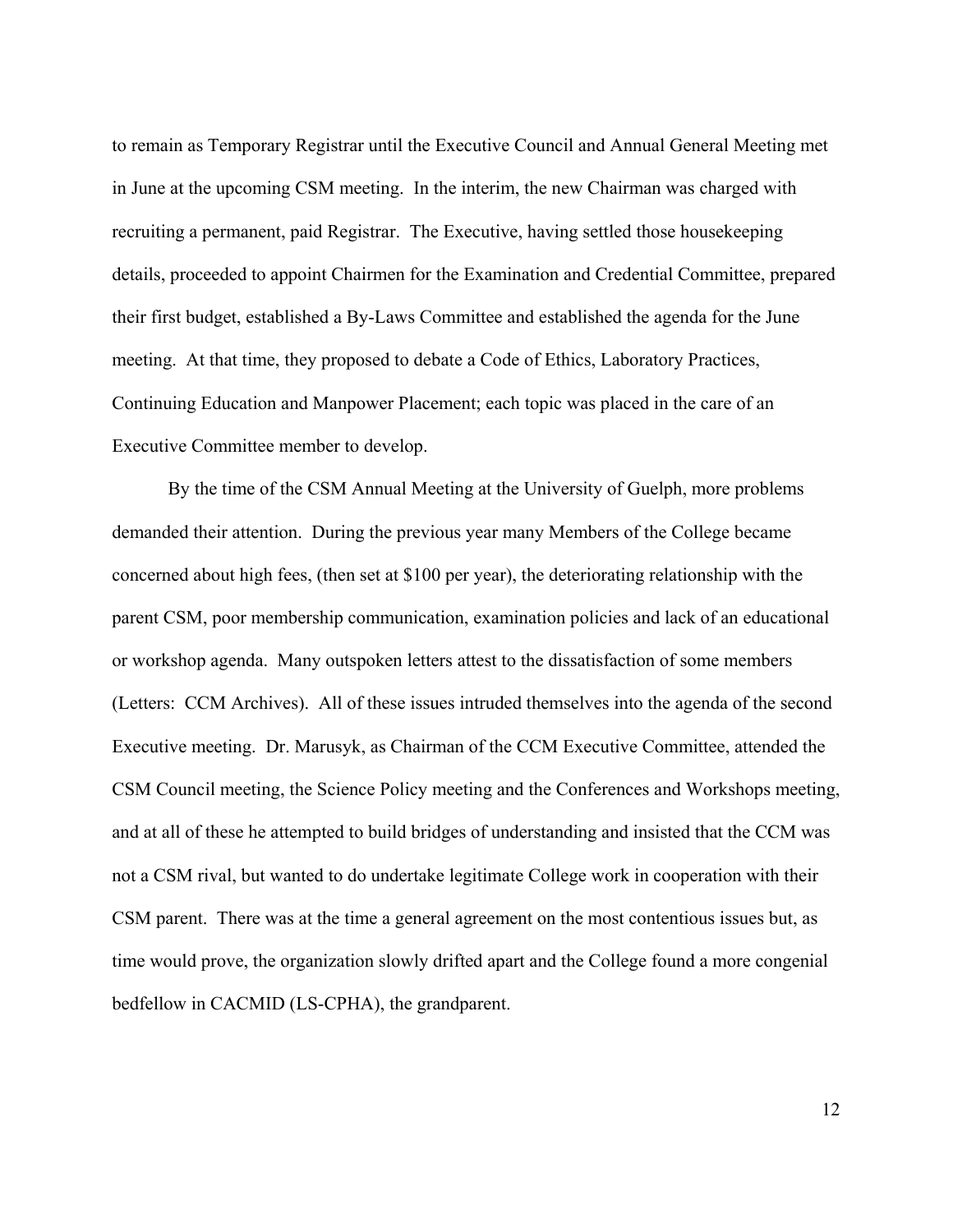During the 1980's, the College matured and weathered various storms. A permanent Registrar, Dr. John Polley, was appointed by the Executive Board on 27 November 1980 at the CACMID-CSM meeting in Hamilton, Ontario. Dr. Polley assumed control of our relations with Commercial Secretariat (Corporation House Ltd., Ottawa) employed by the Board to conduct CCM business.

In spite of vocal protest by a small minority of members over the \$100 annual fee, the membership of the College continued to increase and no change was made in the fees. The CCM succeeded in reaching an agreement with the National Registry of Microbiologists of the American Academy of Microbiology for the mutual recognition of members (Agreement signed 18 January 1982: Document in CCM Archives). The increasing tension between the CCM and the College over responsibilities and seemingly endless miscommunications was partially address by reciprocally seating members on each other's Executive. This was only partially successful, although one fear of the CSM quickly appeared unfounded: their membership actually *increased* after the founding of the College.

The second President of the College, Dr. Doug Cunningham (1981-83) continued the work of the previous administrator and a Code of Ethics was approved (chairman Dr. M.S. Mahdy) and the By-Laws were completed and approved (Chairman Dr. H.D. McCurdy, U. Purvis and others). It was during this time that the system of committees and the structure of the examination process were consolidated.

The third President, Ms. Phyllis Entis (1983-85) was confronted again by the recurring problems of the relationship of the College to the Canadian Society of Microbiologists. She and Dr. Max Chernesky, the President of the CSM, and his successor, Dr. Jo-Anne Dillon, sought by